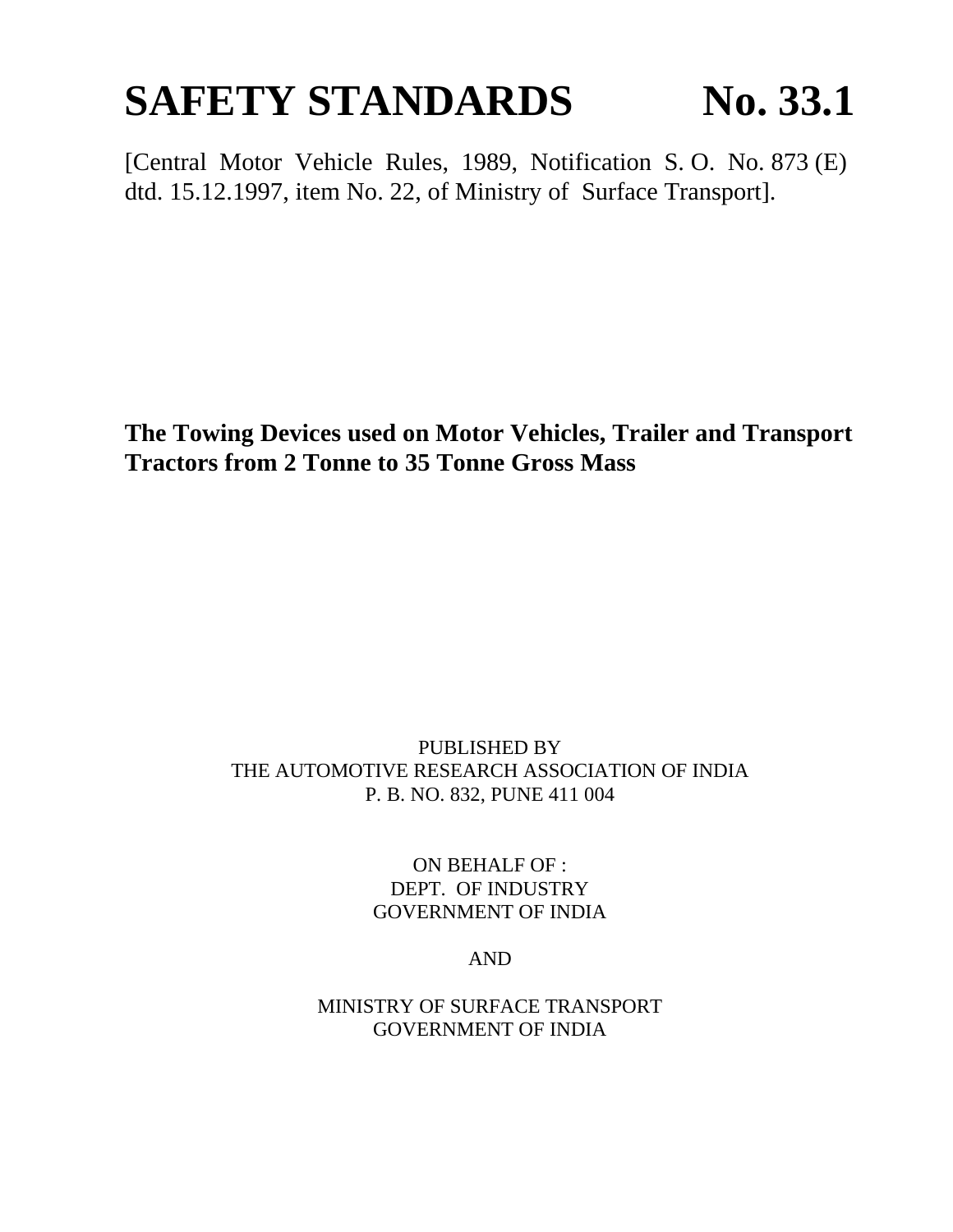# **I N T R O D U C T I O N**

#### **(1986)**

The question of prescribing Safety and Pollution Standards for automotive vehicles has been engaging the attention of the Government of India, Automotive Industry and Consumers. On pursuance of this objective Ministry of industry, formed a committee to frame the safety standards and pollution standards. The Committee during its tenure formulated 36 safety standards.

On the completion of the tenure of the Committee, the work of framing of safety standards has been entrusted to Automotive Research Association of India, under a project entitled 'Formulation of Safety Standards for Automotives'.

These safety standards, exclusively, have drawn material from Federal Motor Vehicle Safety Standards, Australian Design rules, EEC regulations and Indian Standards.

These Standards are now under wide circulation as a preliminary to be converted into Indian Standards and will then be identified by an IS Number.

These Standards are likely to become mandatory and take effect after the Government's regulation.

#### **(1993)**

This safety standard is modified based on the discussion held till date with various organisations concerned in executing and implementing the same to bring in line with the current trends and requirements.

This standard has become mandatory under Rule No. 124 of CMV (A) R 1993 and takes effect from the Government's notification No. S. O. No. 201 (E) dtd. 26.3.93 by the Ministry of Surface Transport, Government of India.

#### **(1998)**

This safety standard is amended to include the amendments as recommended in part I of the recommendations of technical subcommittee set up to identify the changes in CMVR which have a technical bearing. This revised standard described as safety standard 33.1 supersedes all previous versions and is published by the Automotive Research Association of India. This standard takes effect from the Government of India notification S.O. No. 873 (E) dtd. 15.12.1997 issued by Ministry of Surface Transport (MOST).

ARAI desires to call attention to the fact that this safety standard does not purport to include all the necessary provisions of a contract.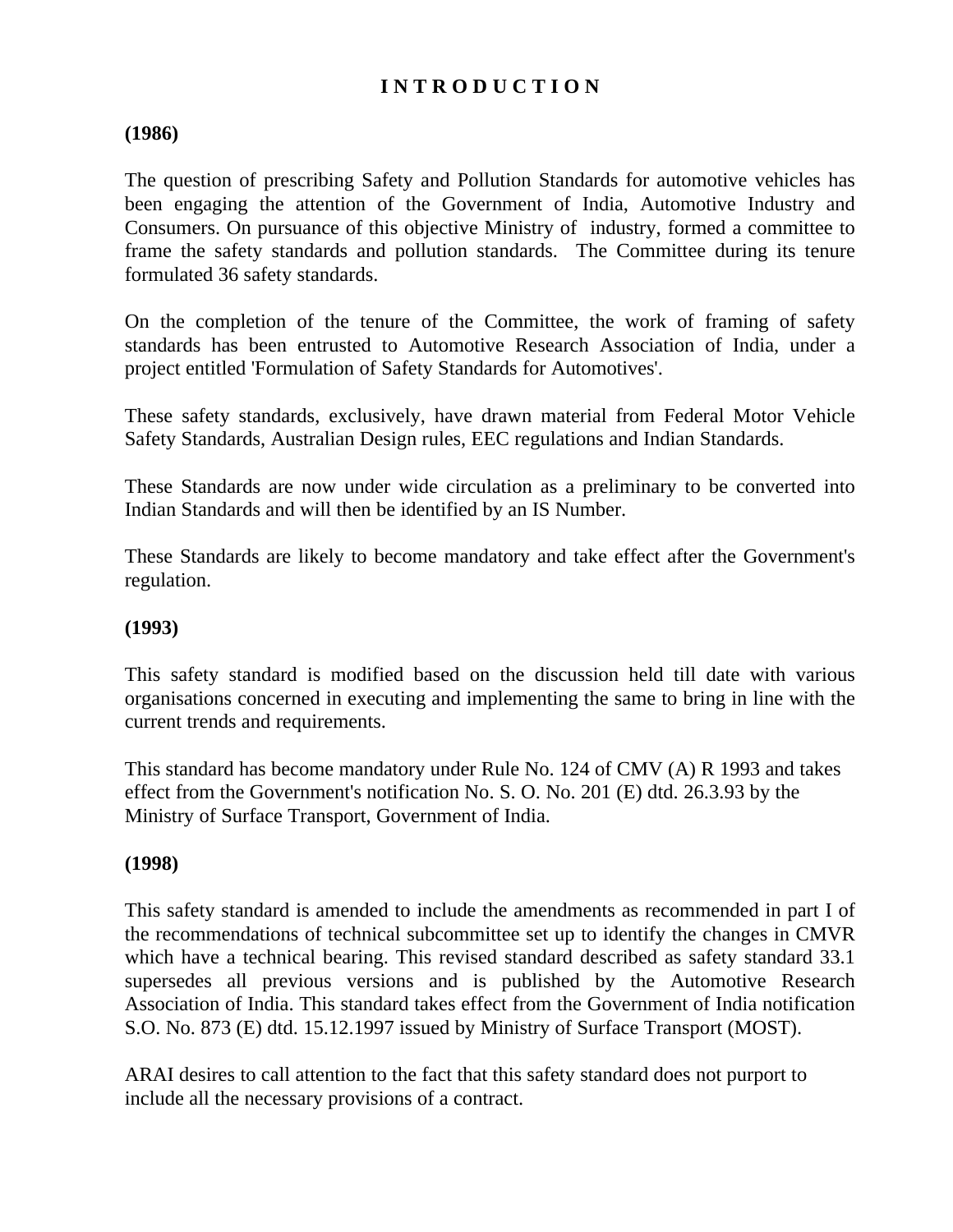# **The Towing Devices Used on Motor Vehicles, Trailers and Transport Tractors from 2 Tonne to 35 Tonne Gross Mass**

## **1.0 Scope**

This standard establishes requirements of capacity, dimensions for interchangeability, strength and deformation of various towing devices for motor vehicles and trailers.

#### **2.0 Purpose**

The purpose of this standard is to provide safety to vehicles and trailers, minimise the failures of towing devices by proper design strength and also provide for interchangeability.

#### **3.0 Application**

This standard applies to motor vehicles trailers and transport tractors from 2 tonnes upto 35 tonnes gross mass fitted with towing devices.

The standard covers the following devices:

- (1) Fifth wheel King Pin of 50.8 mm and 89 mm diameters for trailers.
- (2) Draw bar eyes and fore-carriage pins for connection between trailers of gross mass above 2 tonnes and upto 35 tonnes and transport tractor.
- (3) Towing hooks for use between trailers of gross mass above 2 tonnes and upto 35 tonnes and transport tractor.
- (4) Towing jaws for use between trailers of gross mass above 2 tonnes and upto 35 tonnes and transport tractor.

#### **4.0 Definition**

**4.1 Fifth Wheel** - A device used to connect a truck tractor to a semitrailer and to permit articulation between the units. It is generally composed of a lower half, mounted on the tractor, consisting of a trunnion, plate and latching mechanism, for connection with a King Pin mounted on the semi-trailer.

**4.2 King Pin** - The trailer part of the mechanical coupling of a transport tractor-trailer normally attached to fifth wheel of the tractor.

**4.3 Drawbar Eye** - The trailer part of the mechanical coupling of an independent trailer, normally attached to the towing hook of the tractor.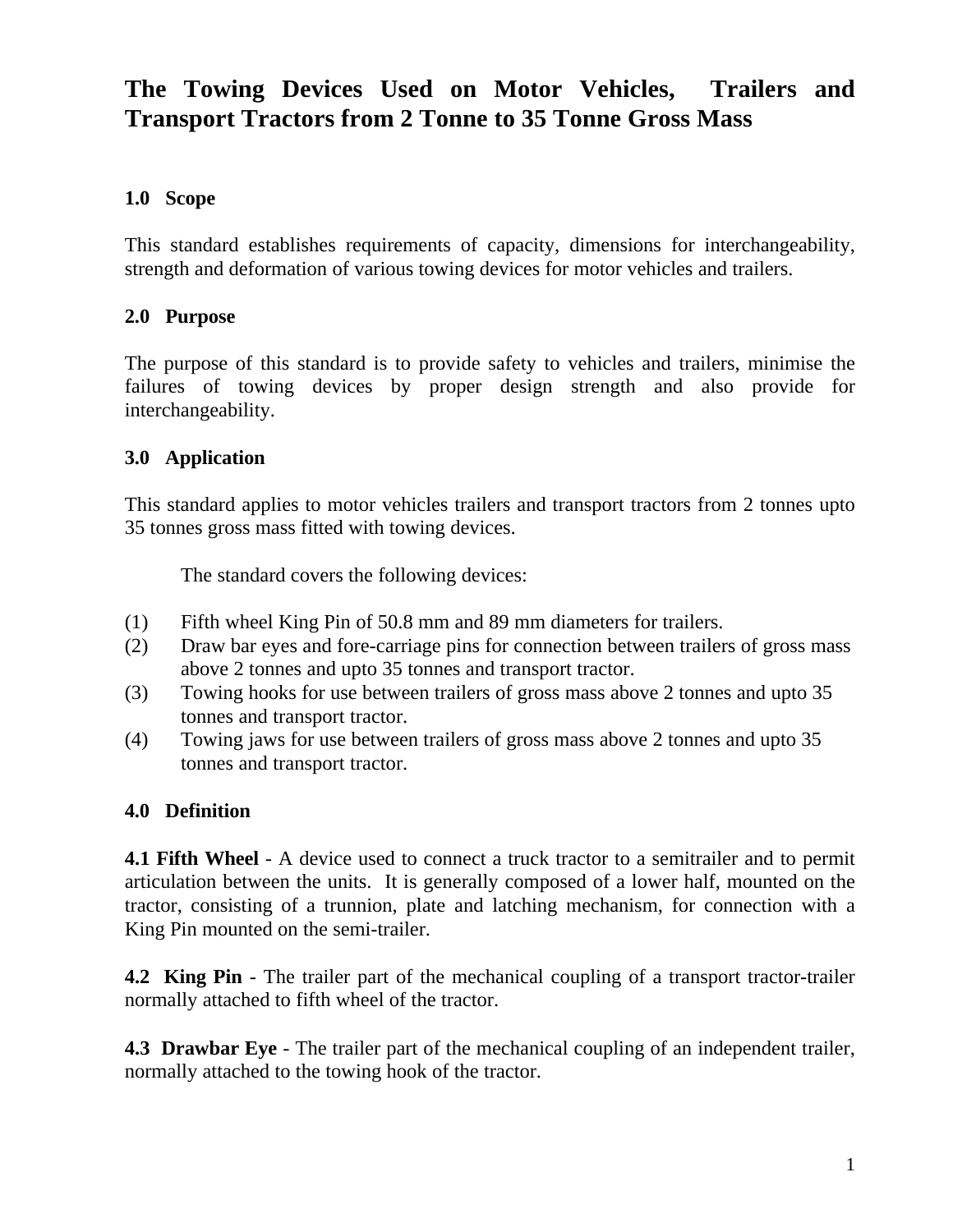**4.4 Towing Hook** - The tractor part of the mechanical coupling of an independent trailer normally attached to the drawbar eye of the trailer. The towing hook is used when towing jaw is not used.

**4.5 Towing Jaw** - The tractor part of the mechanical coupling of an independent trailer normally attached to the drawbar eye of the trailer. The towing jaw is used when towing hook is not used.

## **5.0 Requirements**

# **5.1 Requirements for Fifth Wheel King Pins**

# **5.1.1 Dimensions**

Dimensions given under various clauses are for the purpose of guidance only and are preferable.

# **5.1.1.1 Dimensions of 50.8 mm Diameter Fifth Wheel King Pin**

The dimensions and tolerances of fifth wheel King Pin of 50.8 mm diameter shall be preferably as given in Fig. 1. The dimensions of gauge, detail of load applications and fixture for applying load C are given in fig. 1 a, 1 b and 1 c respectively.

# **5.1.1.2 Dimensions of 89 mm Diameter Fifth Wheel king Pin**

The dimensions and tolerances of fifth wheel King Pin of 89 mm diameter shall be preferably as given in Fig. 1.

# **5.1.2 Drawbar Pull**

# **5.1.2.1 Drawbar Pull for 50.8 mm Diameter Fifth Wheel King Pin**

**5.1.2.1.1** The King Pin shall be designed to withstand a drawbar pull of load A in fore and aft direction of 27,200 kg.

**5.1.2.1.2** The King Pin shall also be designed to withstand in fore and aft direction a dynamic (cyclic) load B of 11340 kg for 500,000 cycles and a torque load C of 1440 mkg. for 100,000 cycles (see Fig. 1 b).

# **5.1.2.2 Drawbar Pull for 89 mm Diameter Fifth Wheel King Pin**

**5.1.2.2.1** The King Pin shall be designed to withstand a drawbar pull of 56,600 kg load applied at any point of the 89 mm diameter surface, without residual deformation to King Pin or structure.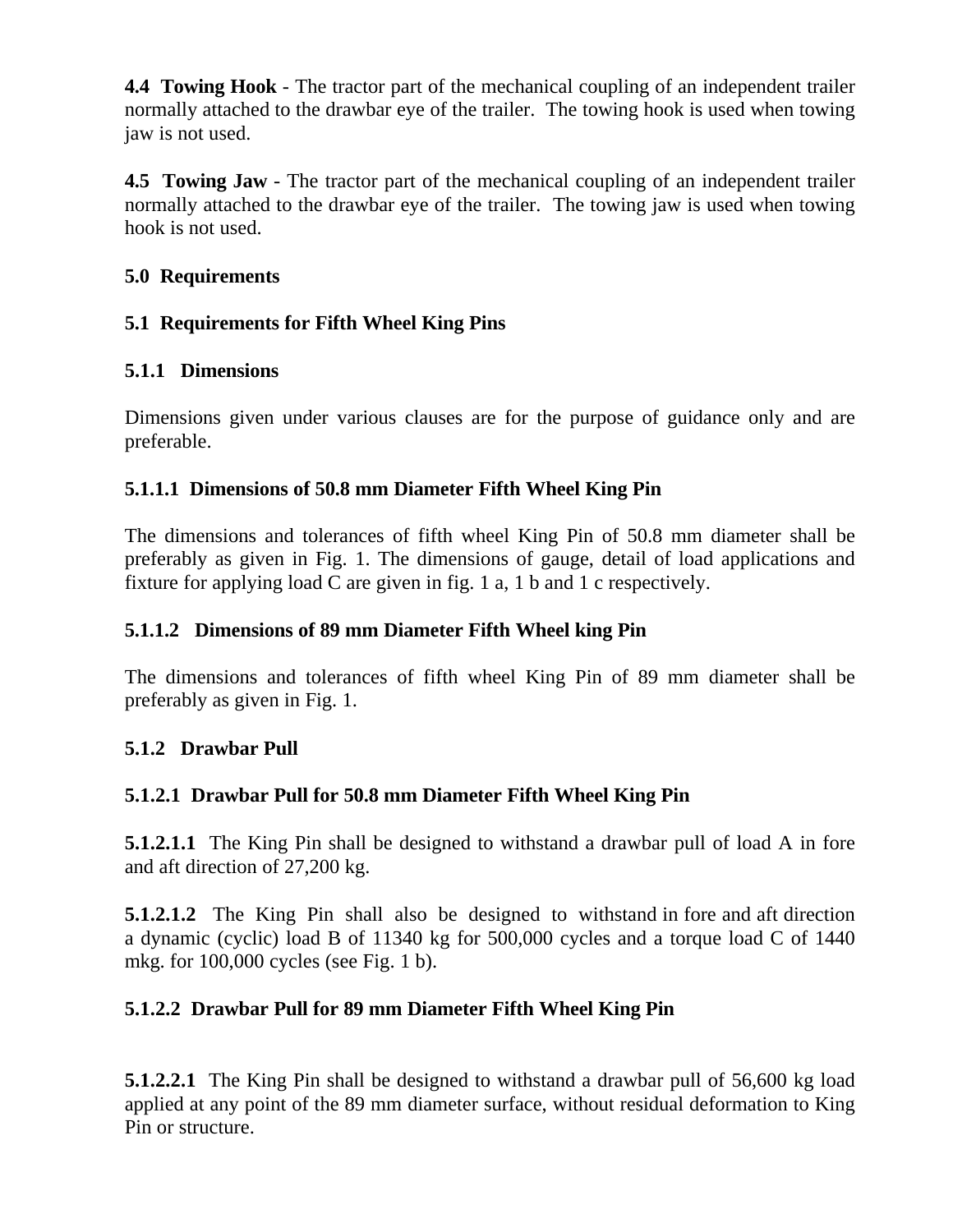## **5.2 Drawbar Eye And Fore-Carriage Pin**

#### **5.2.1 Dimensions**

The dimensions of the drawbar eyes and fore carriage pins shall be preferably as given in fig. 2.

#### **5.2.2 Design**

**5.2.2.1** Effective means shall be provided to prevent endwise movement of the fore carriage pin.

**5.2.2.2** If the drawbar eye is arranged to swivel, stops shall be provided limiting the angular movement to 150 on either side in the horizontal plane (see Fig. 2).

#### **5.2.3 Marking**

The following wording shall be suitably marked on the drawbar in clear lettering 10 mm high, raised or stamped :

To Tow 'X' TONNES GROSS In place of 'X' the value 5, 16 or 35 to be marked as the case may be.

#### **5.3 Requirements of Towing Hook for use between trailers from 5 tonnes upto 35 tonnes gross mass and Transport Tractor**

#### **5.3.1 Dimensions**

The dimensions of the towing hook shall be preferably as shown in Fig.3.

**Note :** The dimensions specified are based upon a forged hook, and have been calculated on the basis of the total yield strength being equal to two thirds the gross mass being towed. It is necessary that any other part not covered by this standard, connecting the coupling to the towing tractor shall have a similar strength.

#### **5.3.2 Design**

**5.3.2.1** An efficient safety catch, preferably of the automatic or semiautomatic type, shall be provided as indicated in Fig. 3 to prevent accidental detachment of the drawbar from the hook.

**5.3.2.2** The hook shall be so designed that a bar of diameter as specified in fig. 3, when held vertically, may be passed freely between the inside faces of the hook with the catch held back to clear.

#### **5.3.3 Mounting**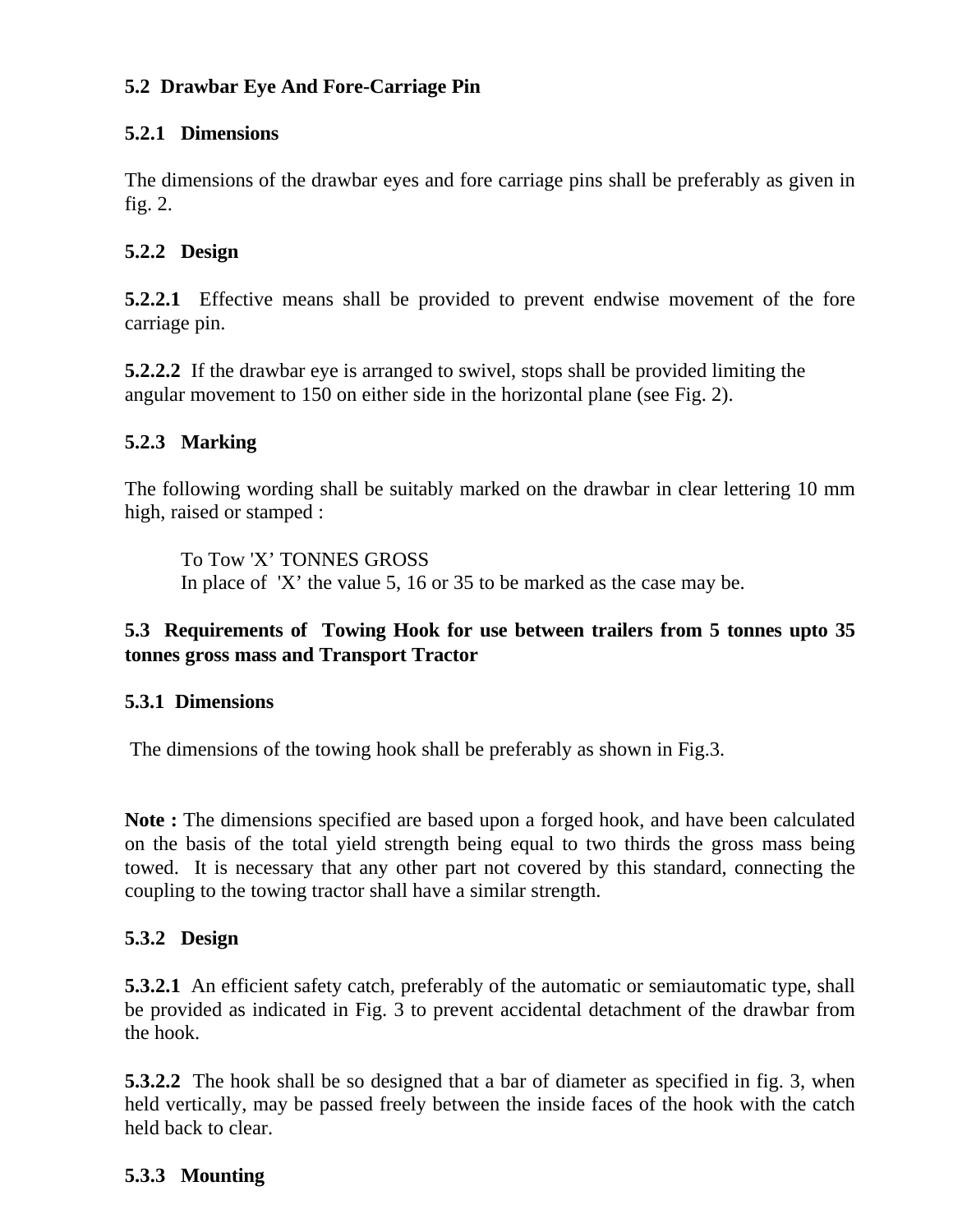**5.3.3.1** Suitable mounting shall be designed to mount the hook. An example with a four bolt design is shown in Fig. 3.

**5.3.3.2** The nuts shall be secured either by peening the end of the bolt or by fitting a positive locking device such as a safe locking nut or a slotted nut and split pin.

## **5.3.4 Marking**

The following wording in clear lettering 10 mm high, raised or stamped, shall be marked on each towing hook as under:

- (a) TO TOW 'X' TONNES GROSS on one side
- (b) SS No. XXXX on the other side.

Where in place of 'X' the value 5, 16 or 35 to be marked as the case may be.

#### **5.4 Requirements for Towing Jaw for use between Trailers from 5 tonnes upto 35 tonnes Gross Mass and Transport Tractor**

#### **5.4.1 Dimensions**

The dimensions shall be preferably as shown in Fig, 4. The dimensions marked with asterisk (\*) are essential for interchangeability, other dimensions apply to the forged Jaw and are for guidance only.

**Note :** The dimensions specified for the forged jaws have been calculated on the basis of the total yield strength being not less than two-thirds the gross mass being towed. It is necessary that any other part not covered by this standard, connecting the coupling to the towing vehicle shall have a similar strength.

#### **5.4.2 Design**

**5.4.2.1** An efficient safety locking device shall be provided as indicated in Fig. 4 to prevent accidental extraction of the pin from the jaw.

**5.4.2.2** The jaw shall be so designed that a bar of diameter specified in Fig. 4 shall pass freely between the pin and the inside face of the jaw.

#### **5.4.3 Mounting**

**5.4.3.1** The jaw shall be mounted with four bolts of diameter and at the centres shown in Fig. 4. This renders it interchangeable in mounting with hooks specified in Cl.5.3.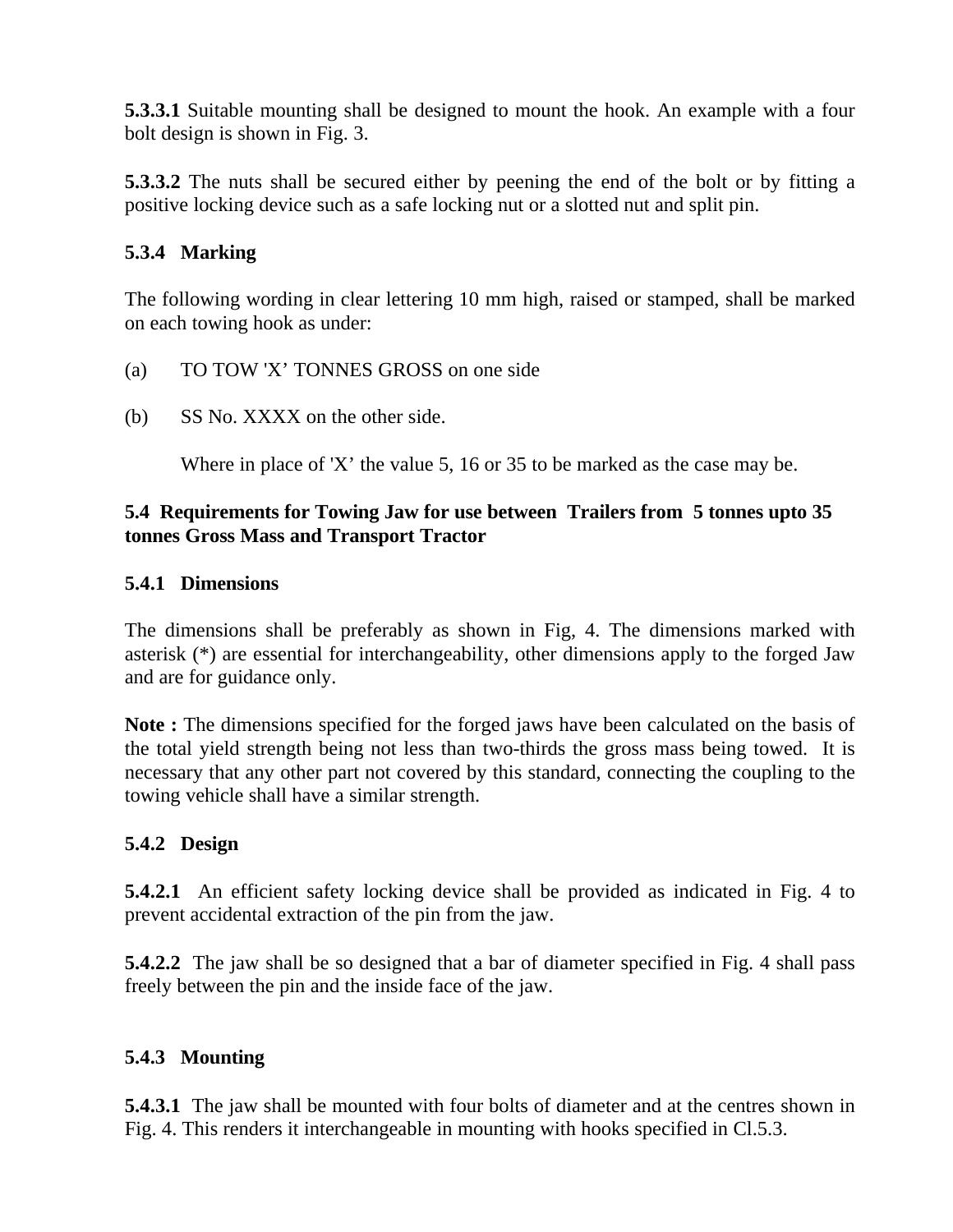**5.4.3.2** The nuts shall be secured either by peening the end of the bolt or by fitting a positive locking device such as a safe locking nut or a slotted nut and split pin.

## **5.4.4 Marking**

The following wording in clear lettering 10 mm high, raised or stamped, shall be marked on each towing jaw :

- (a) 'TO TOW 'X' TONNES GROSS' on one side
- (b) SS No. XXXX on the other side.

Where In place of 'X' the value 5, 16 or 35 to be marked as the case may be.

#### **6.0 Test Conditions**

For the towing devices mentioned in clauses 5.2, 5.3 and 5.4 the connection and mounting structure must withstand a towbar pull equivalent to 50% of the gross mass of the towed trailer without residual deformation to the mounting or the trailer structure.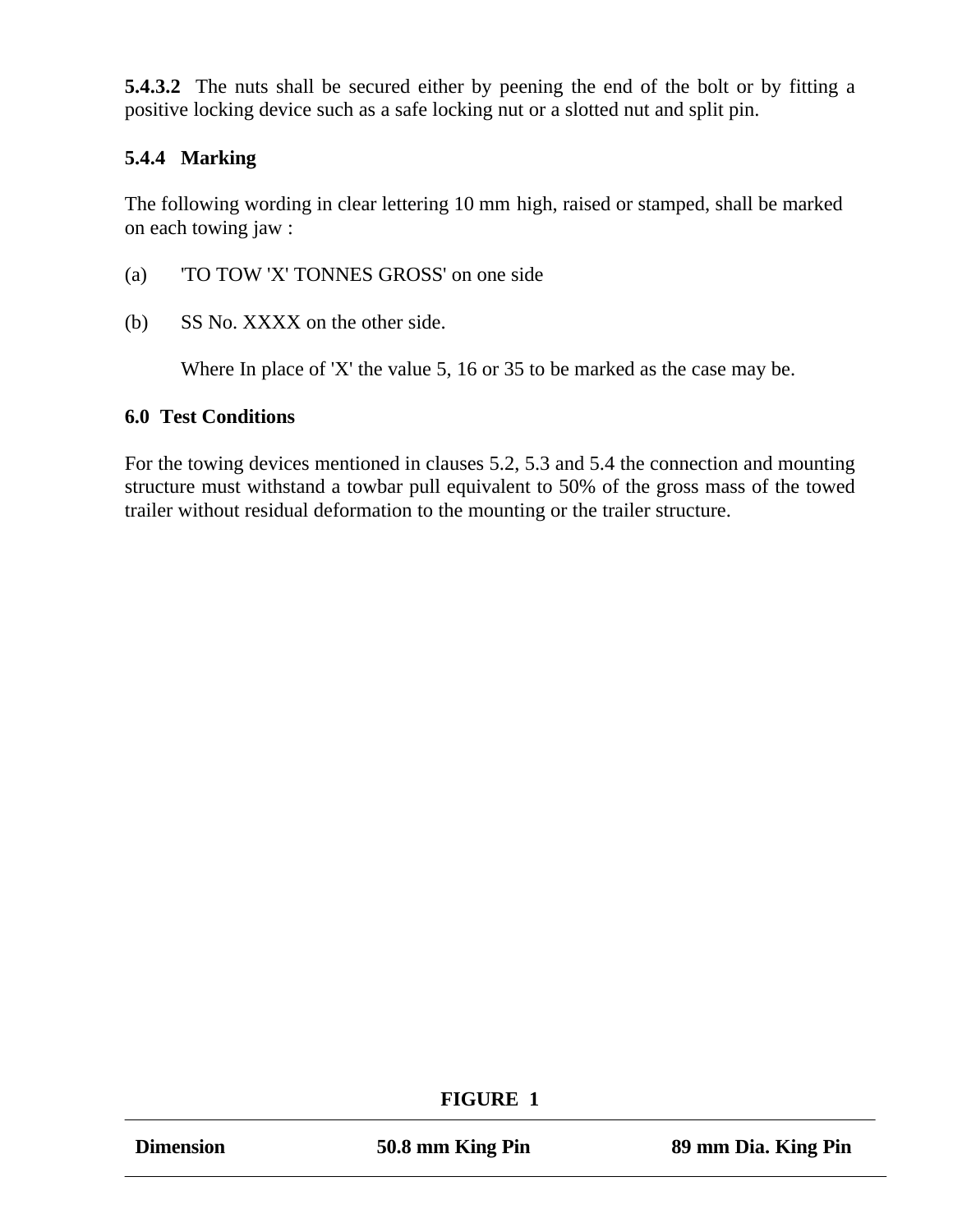| ØA           | $50.8 \pm 0.10$ | $89.0 \pm 0.10$  |
|--------------|-----------------|------------------|
| ØB           | $73 \pm 0.10$   | $114.0 \pm 0.10$ |
| ØС           | $71.5 \pm 0.40$ | $111.1 \pm 0.40$ |
| D            | $35 + 0.00$     | $21 + 0.00$      |
|              | $-3.00$         | $-3.00$          |
| E            | $70 + 1.50$     | $58.5 + 1.50$    |
|              | $-0.00$         |                  |
| 0.00         |                 |                  |
| $\mathbf{F}$ | $84 + 0.00$     | $73 +$           |
| 0.00         |                 |                  |
|              | $-1.50$         |                  |
| 1.50         |                 |                  |
| $\mathbf R$  | $3 + 0.50$      | $3 + 0.50$       |
|              | $-0.00$         |                  |
| 0.00         |                 |                  |
| ØG           |                 | 38               |
|              |                 |                  |

# **FIGURE 2**

| <b>Trailers Gross</b><br>mass(t)<br>Maximum | Drawbar Eye<br>A mm | Inside dia. Dia. at<br>section<br>B mm | Fore carriage pin dia,<br>P mm, (in double shear)<br>Minimum |
|---------------------------------------------|---------------------|----------------------------------------|--------------------------------------------------------------|
| $2$ to 5                                    | 50.8                | 28                                     | 25.5                                                         |
| 16                                          | 51                  | 40                                     | 25                                                           |
| 16                                          | 76                  | 40                                     | 25                                                           |
| 35                                          | 76                  | 40                                     | 38                                                           |

# **FIGURE 3**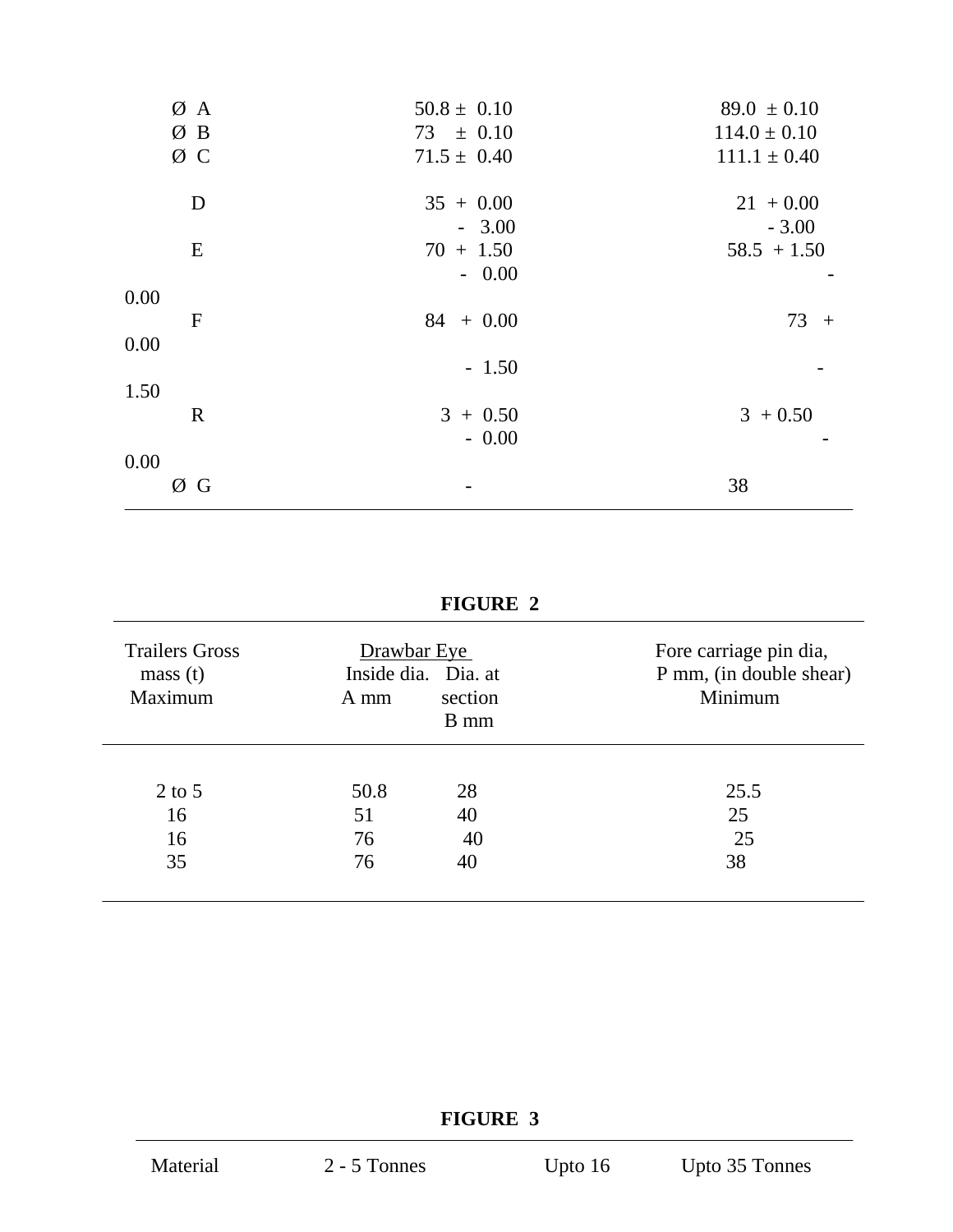| Dimensions           | En <sub>5</sub><br>(normalised) | Tonnes<br>C <sub>30</sub>  | 35Mn 2 Mo 28             |
|----------------------|---------------------------------|----------------------------|--------------------------|
| $\mathbf{A}$         | 85.8                            | 100                        | 100                      |
| B                    | 44.5                            | 100                        | 100                      |
| Mx Boltsize          | M 12                            | M 16                       | M 20                     |
| D                    | 31.8                            | 44.5                       | 44.5                     |
| E                    | 38                              | 41.5                       | 41.5                     |
| ${\bf F}$            | 76                              | 100                        | 100                      |
| ${\bf G}$            | 62                              | 81                         | 81                       |
| $\bf J$              | 14.5                            | 20.5                       | 20.5                     |
| $\bf K$              | 8                               | 10                         | 10                       |
| L                    | 12.5                            | 19                         | 21                       |
| $\mathbf M$          | 8                               | 13                         | 13                       |
| $R_1$                | 9.5                             | 13                         | 22.5                     |
| $R_2$                | 48                              | 51                         | 48                       |
| $R_3$                | 9.5                             | 13                         | 13                       |
| $R_4$                | 70                              | 83                         | 152.5                    |
| $R_5$                | 11                              | 16                         | 16                       |
| $R_6$                | 47.5                            | 58                         | 76.5                     |
| $R_7$                | $8\,$                           | 12.5                       | 12.5                     |
| $R_8$                | $\overline{\phantom{0}}$        | 106                        | 80                       |
| $R_9$                | 19                              | 19                         | 19                       |
| Ro                   | $\overline{3}$                  | $\overline{3}$             | $\overline{3}$           |
| $\mathord{<}a$       | $45^\circ$                      | $45^{\circ}$               | $45^\circ$               |
| $\triangleleft$      | $30^{\rm o}$                    | $30^\circ$                 | $\overline{\phantom{0}}$ |
| $< \theta$           | $\overline{\phantom{0}}$        | $15^{\circ}$ $30^{\prime}$ | $70^{\circ}$             |
| $< \Upsilon$         | $7^\circ$                       | $7^{\rm o}$                | $7^\circ$                |
| ØS                   | 31                              | 44                         | 44                       |
| <b>SECTION SIZE:</b> |                                 |                            |                          |
| $\rm{a}$             | 44.5                            | 51                         | 60.5                     |
| $\mathbf b$          | 47.5                            | 60.5                       | 60.5                     |
| $\mathbf{C}$         | 44.5                            | 51                         |                          |
| $\mathbf d$          | 41                              | 52.5                       | 60.5                     |
| ${\bf e}$            | 38                              | 49                         |                          |
| $\mathbf f$          | 44.5                            | 49.5                       |                          |
| ${\sf g}$            | 31.75                           | 44.5                       |                          |
| $\boldsymbol{h}$     | 44.5                            |                            | 60.5                     |

# **FIGURE 4**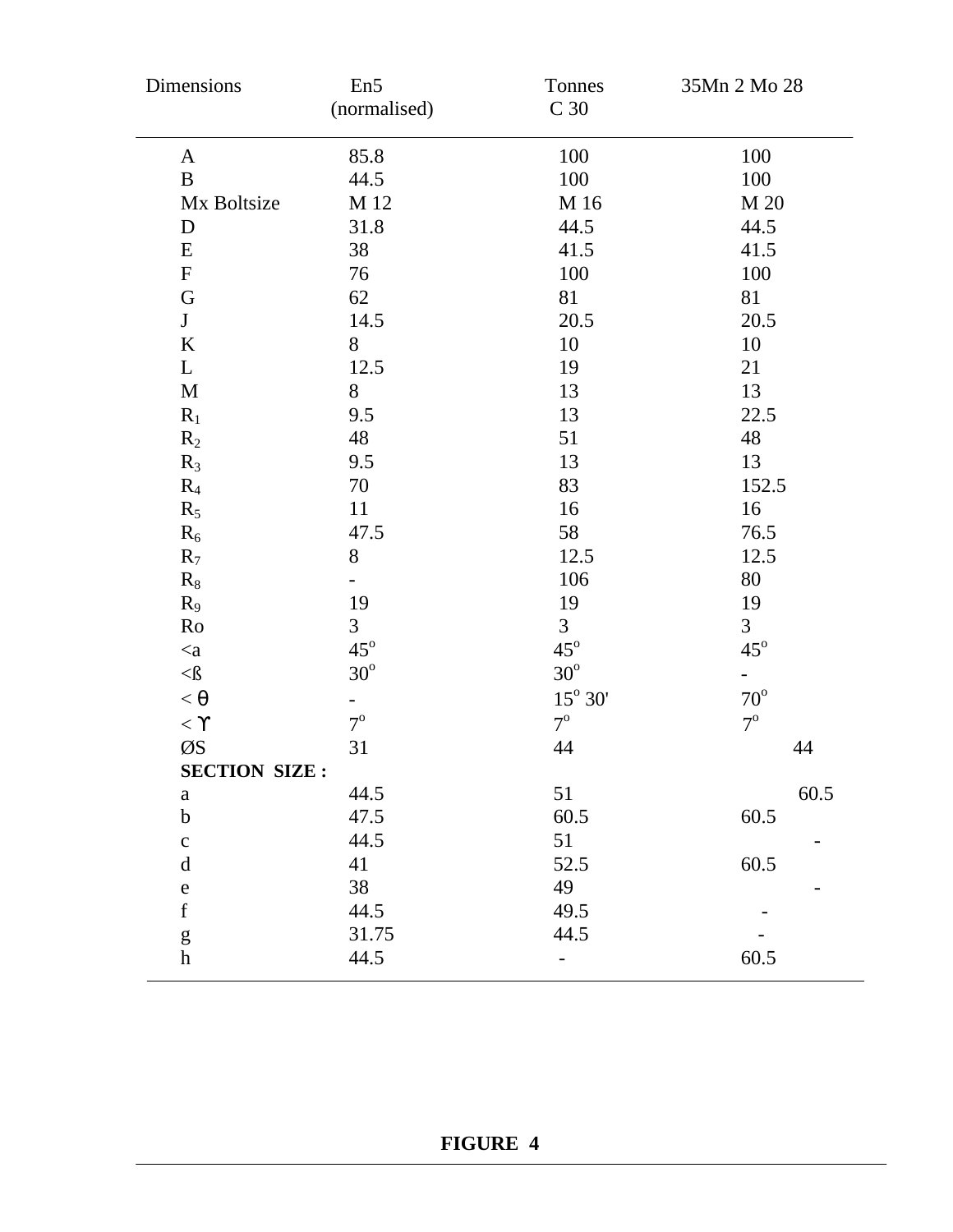| Dimension                      | Upto 5 Tonnes  | Upto 16 Tonnes | Upto 35 Tonnes |
|--------------------------------|----------------|----------------|----------------|
| $\mathbf{A}$                   | 86             | 100            | 100            |
| $\, {\bf B}$                   | 45             | 100            | 100            |
| ØC                             | 35.5           | 45             | 58             |
| ${\bf D}$                      | 71.5           | 98             | 124            |
| ${\bf E}$                      | 57.5           | 81             | 91             |
| ØF                             | 32             | 41.2           | 54             |
| ØG                             | 35             | 44.5           | 57.5           |
| $\boldsymbol{\mathrm{H}}$      | 48             | 66             | $72\,$         |
| J                              | 57.5           | 85             | 88             |
| K                              | 35             | 41             | 41             |
| $\mathbf L$                    | 13             | 19             | 21             |
| M                              |                | 13             | 13             |
| $\mathbf{M}\mathbf{x}$         | M12            | M16            | M20            |
| $\langle a$                    | $25^{\circ}$   | $25^{\circ}$   | $25^{\rm o}$   |
| $<\mbox{\ss }\mbox{\sc \rm S}$ | $7^{\rm o}$    | $7^{\rm o}$    | $7^{\rm o}$    |
| $< \theta$                     | $7^\circ$      | $7^{\circ}$    | $7^{\circ}$    |
| $R_1$                          | 6.5            | 13             | 8              |
| $R_2$                          | 16             | 19             | 21             |
| $R_3$                          | $8\,$          | $10\,$         | $8\,$          |
| $R_4$                          | $\overline{3}$ | 3              | $\overline{3}$ |
| $R_5$                          | 6.5            | 8              | 10             |
| $R_6$                          | 5              | $\overline{4}$ | $\overline{4}$ |
| $R_7$                          | 6.5            | 13             | 12.5           |
| ØP                             | 32             | 44             | 44             |
| S                              | -              | 68.5           | 88             |
| ØT                             | 32.5           | 41.7           | 54.5           |
| ØU                             |                | 65             | 84.5           |
| $\mathbf V$                    | 25.5           | 32             | 44.5           |
| W                              | 25.5           | 40             | 44.5           |